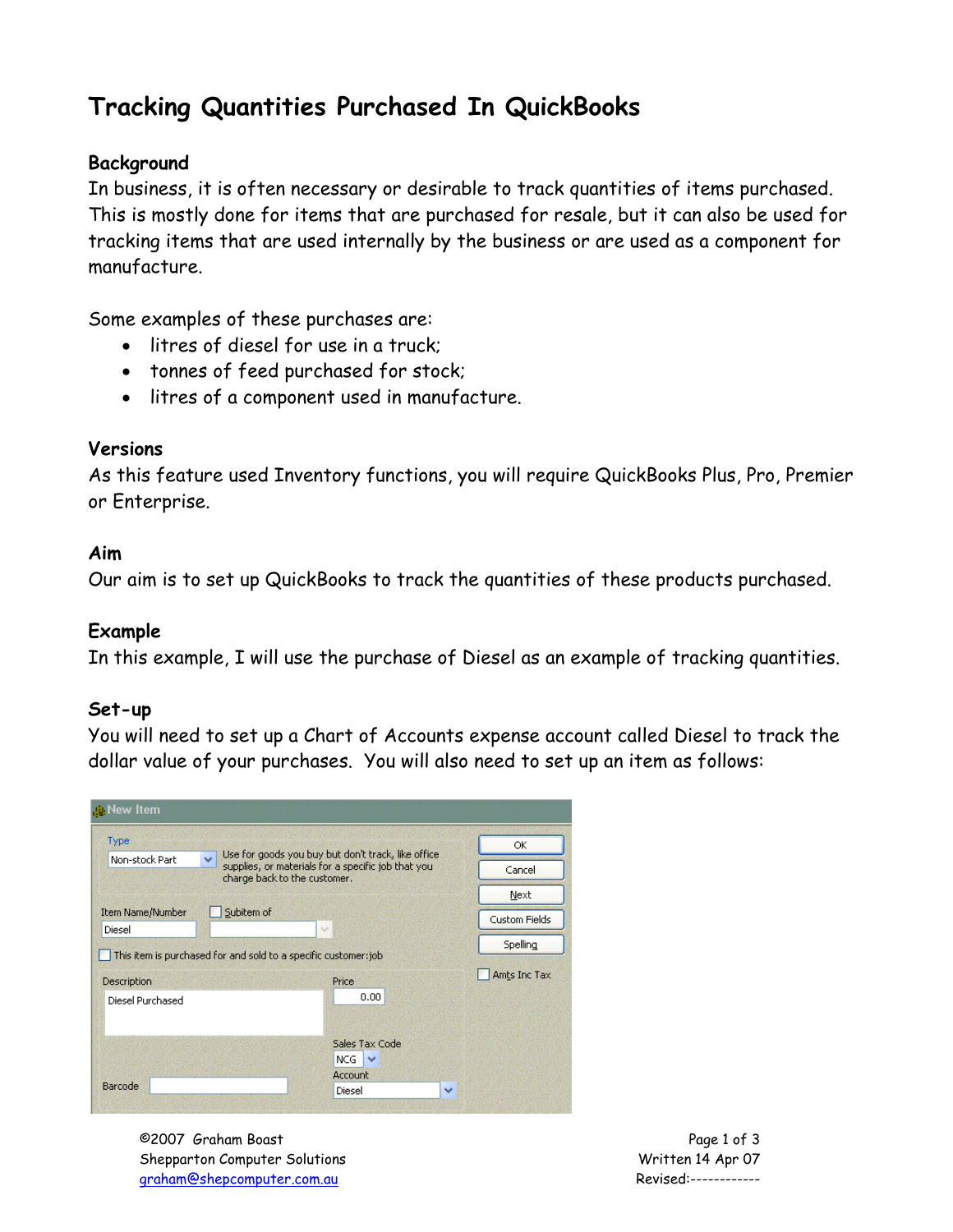There are 2 key differences to this item compared to a normal item:

- it is for use in purchases (Bills/Cheques/Credit Card) rather than for sales;
- it is linked to an Expense Account rather that the traditional income account.

## **Ongoing Use**

Purchases can now be entered. In this example, we are purchasing 500 litres of diesel at \$1.10 per litre including GST:

|                        | Write Cheques - ABC Bank                                                                                                                  |                                       |            |                                                |     |                     |                  |
|------------------------|-------------------------------------------------------------------------------------------------------------------------------------------|---------------------------------------|------------|------------------------------------------------|-----|---------------------|------------------|
|                        | <b>D</b> Previous ■ Next Sprint ▼ De Find ■ Journal                                                                                       |                                       |            |                                                |     |                     |                  |
| <b>Bank Account</b>    | <b>ABC Bank</b>                                                                                                                           | <b>Ending Balance</b><br>$\checkmark$ |            | \$256,840.43                                   |     |                     |                  |
| <b>Address</b><br>Memo | Pay to the Order of Aust Diesel Supplies<br>Five hundred fifty dollars and 0 cents*******************************<br>Aust Diesel Supplies |                                       |            | No. 138<br>Date 15/12/2007        <br>\$550.00 |     | Order Cheques       |                  |
| Expenses               | \$0.00<br>Items                                                                                                                           | \$550.00                              |            | $\triangledown$ Amts inc Tax                   |     | Cash/Cheque         | $\checkmark$     |
| Item<br>Diesel         | Description<br>Diesel Purchased                                                                                                           |                                       | Qty<br>500 | Cost<br>$1.10$ NCG                             | Tax | Gross Amt<br>550.00 | Tax Amt<br>50.00 |

Note that this entry uses the "Items" tab instead of the normal "Expenses" tab. This allows us to enter a quantity value as well as a dollar amount.

If the Items tab is not showing on your version of QuickBooks, you may need to turn on "Stock and Purchase Orders are active" under Edit > Preferences.

| <b>Preferences</b> |                                                                                      |                                                                           |                  |
|--------------------|--------------------------------------------------------------------------------------|---------------------------------------------------------------------------|------------------|
| $\blacktriangle$   | My Preferences                                                                       | <b>Company Preferences</b>                                                | OK               |
| <b>Purchases</b>   | Purchase Orders and Stock                                                            |                                                                           | Cancel           |
| & Suppliers        | Stock and purchase orders are active                                                 |                                                                           | Help             |
|                    |                                                                                      | Warn about duplicate purchase order numbers.                              |                  |
| Reminders          | Warn if quantity exceeds stock on hand.<br>Warn if quantity exceeds stock available. | Default                                                                   |                  |
| nl                 |                                                                                      | √ * On saving invoices, prompt for SO if qty exceeds inventory available. | <b>Also See:</b> |
| Reports &          | Units of Measure are active.                                                         |                                                                           | General          |
| Graphs<br>╭        |                                                                                      | * Sales Orders must be enabled in the Sales & Customers preferences.      | Sales and        |

©2007 Graham Boast Page 2 of 3 Shepparton Computer Solutions and the state of the Milton Written 14 Apr 07 graham@shepcomputer.com.au Revised:------------